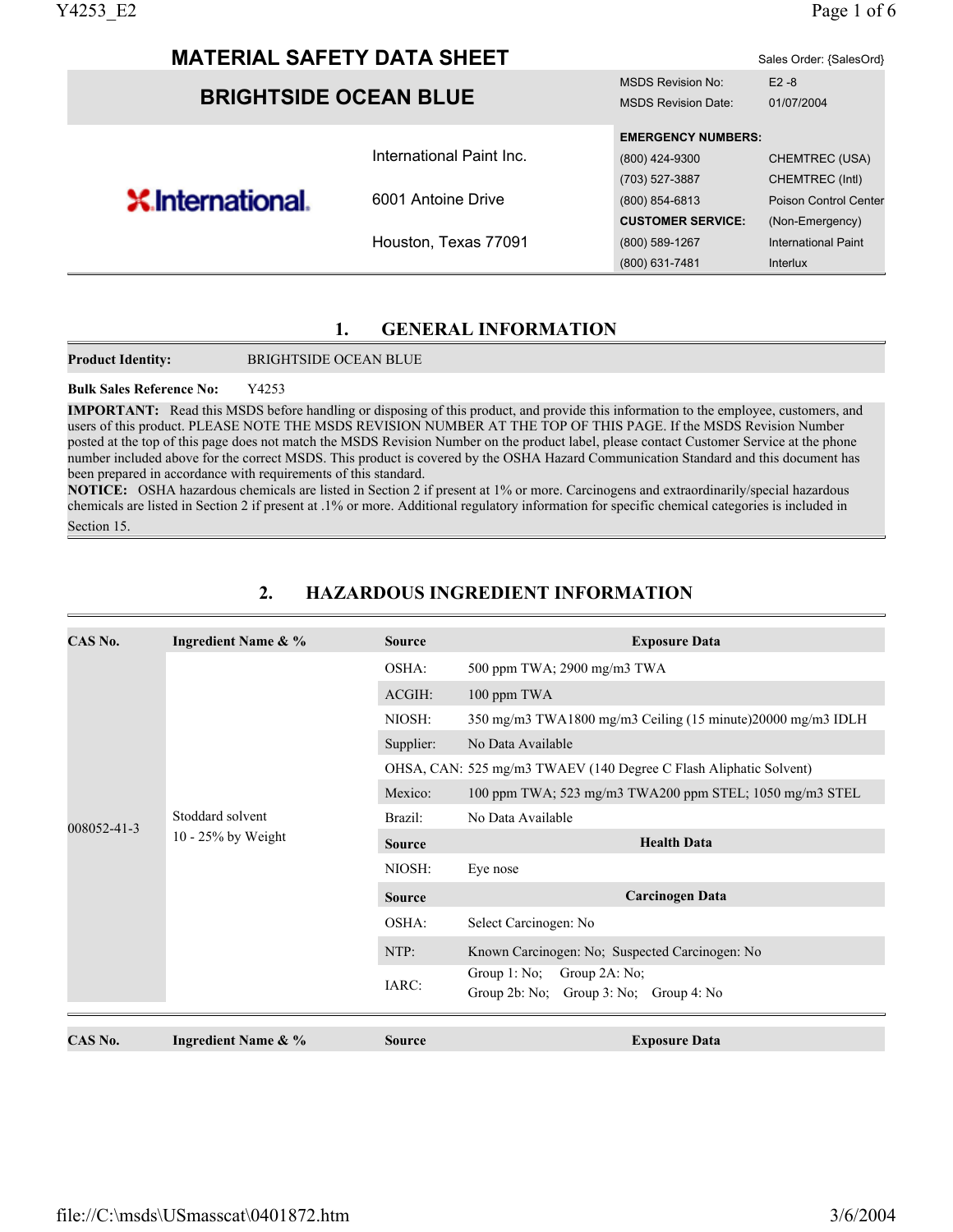| CAS No.     | Ingredient Name & %    | <b>Source</b> | <b>Exposure Data</b>                                                       |
|-------------|------------------------|---------------|----------------------------------------------------------------------------|
|             |                        | IARC:         | Group $1: No;$<br>Group 2A: No;<br>Group 2b: No; Group 3: Yes; Group 4: No |
|             |                        | NTP:          | Known Carcinogen: No; Suspected Carcinogen: No                             |
|             |                        | OSHA:         | Select Carcinogen: No                                                      |
| 013463-67-7 |                        | <b>Source</b> | <b>Carcinogen Data</b>                                                     |
|             |                        | NIOSH:        | Lung tumors in animals                                                     |
|             | $1.0 - 10\%$ by Weight | <b>Source</b> | <b>Health Data</b>                                                         |
|             | Titanium dioxide       | Brazil:       | No Data Available                                                          |
|             |                        | Mexico:       | 10 mg/m3 TWA (nuisance particulate) 20 mg/m3 STEL                          |
|             |                        |               | OHSA, CAN: 10 mg/m3 TWAEV (total dust)                                     |
|             |                        | Supplier:     | No Data Available                                                          |
|             |                        | NIOSH:        | 5000 mg/m3 IDLH                                                            |
|             |                        | ACGIH:        | 10 mg/m3 TWA                                                               |
|             |                        | OSHA:         | 15 mg/m3 TWA (total dust)                                                  |

| CAS No.                                                                               | <b>Ingredient Name &amp; %</b> | <b>Source</b>      | <b>Exposure Data</b>                                                                               |
|---------------------------------------------------------------------------------------|--------------------------------|--------------------|----------------------------------------------------------------------------------------------------|
|                                                                                       |                                | OSHA:              | No Data Available                                                                                  |
|                                                                                       |                                | ACGIH:             | 200 mg/m3 TWA (application restricted to conditions in which there are<br>negligible aerosol expos |
|                                                                                       |                                | NIOSH:             | No Data Available                                                                                  |
|                                                                                       |                                | Supplier:          | No Data Available                                                                                  |
|                                                                                       |                                |                    | OHSA, CAN: No Data Available                                                                       |
| Petroleum distillates, hydrotreated<br>light<br>064742-47-8<br>$1.0 - 10\%$ by Weight |                                | Mexico:            | No Data Available                                                                                  |
|                                                                                       |                                | Brazil:            | No Data Available                                                                                  |
|                                                                                       | <b>Source</b>                  | <b>Health Data</b> |                                                                                                    |
|                                                                                       |                                | NIOSH:             | No Data Available                                                                                  |
|                                                                                       |                                | <b>Source</b>      | <b>Carcinogen Data</b>                                                                             |
|                                                                                       |                                | OSHA:              | Select Carcinogen: No                                                                              |
|                                                                                       |                                | NTP:               | Known Carcinogen: No; Suspected Carcinogen: No                                                     |
|                                                                                       |                                | IARC:              | Group $1: No$ ; Group $2A: No$ ;<br>Group $2b$ : No: Group $3$ : No: Group $4$ : No                |

| CAS No.               | <b>Ingredient Name &amp; %</b>                   | <b>Source</b>      | <b>Exposure Data</b>                                                                 |
|-----------------------|--------------------------------------------------|--------------------|--------------------------------------------------------------------------------------|
|                       | OSHA:                                            | No Data Available  |                                                                                      |
|                       |                                                  | ACGIH:             | No Data Available                                                                    |
|                       |                                                  | NIOSH:             | No Data Available                                                                    |
|                       |                                                  | Supplier:          | No Data Available                                                                    |
|                       |                                                  |                    | OHSA, CAN: No Data Available                                                         |
|                       |                                                  | Mexico:            | No Data Available                                                                    |
| 064742-88-7           | Solvent naphtha (petroleum),<br>medium aliphatic | Brazil:            | No Data Available                                                                    |
| $10 - 25\%$ by Weight | <b>Source</b>                                    | <b>Health Data</b> |                                                                                      |
|                       |                                                  | NIOSH:             | No Data Available                                                                    |
|                       |                                                  | <b>Source</b>      | Carcinogen Data                                                                      |
|                       |                                                  | OSHA:              | Select Carcinogen: No                                                                |
|                       |                                                  | NTP:               | Known Carcinogen: No; Suspected Carcinogen: No                                       |
|                       |                                                  | IARC:              | Group $1: No;$<br>Group $2A: No;$<br>Group $2b$ : No; Group $3$ : No; Group $4$ : No |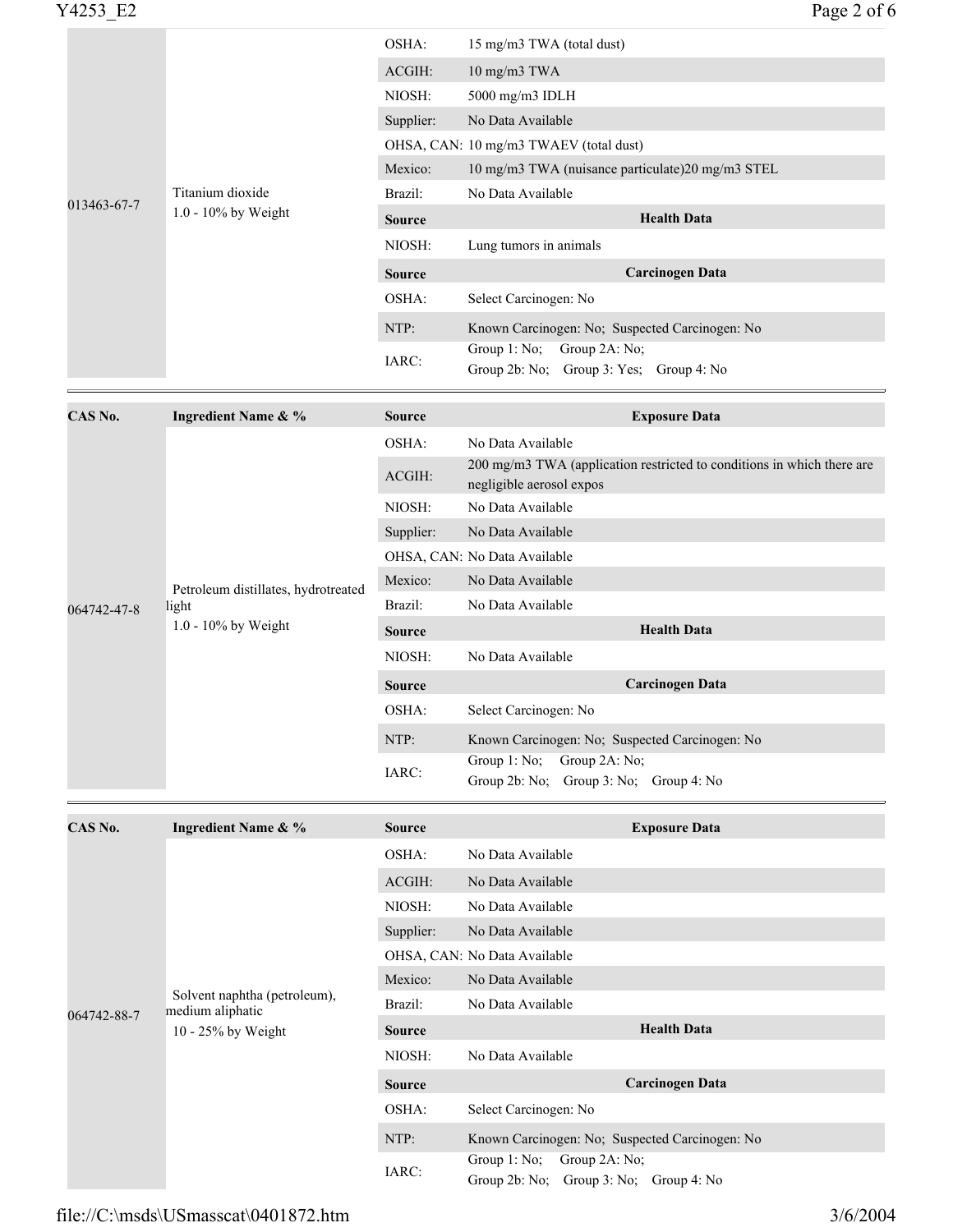| Overview:               | or fatal. Avoid contact with eyes, skin and clothing.                                                                                                                                                                                                                                                                  |                                                                                            | NOTICE: Reports have associated repeated and prolonged occupational overexposure to solvents with permanent brain<br>and nervous system damage. Intentional misuse by deliberately concentrating and inhaling the contents may be harmful |
|-------------------------|------------------------------------------------------------------------------------------------------------------------------------------------------------------------------------------------------------------------------------------------------------------------------------------------------------------------|--------------------------------------------------------------------------------------------|-------------------------------------------------------------------------------------------------------------------------------------------------------------------------------------------------------------------------------------------|
| <b>Inhalation:</b>      | headache or nausea.                                                                                                                                                                                                                                                                                                    |                                                                                            | Harmful if inhaled. Causes nose and throat irritation. Vapors may affect the brain or nervous system causing dizziness,                                                                                                                   |
| <b>Eyes:</b>            | Causes severe eve irritation. Do not get in eyes.                                                                                                                                                                                                                                                                      |                                                                                            |                                                                                                                                                                                                                                           |
| Skin:                   |                                                                                                                                                                                                                                                                                                                        | Causes skin irritation. May be harmful if absorbed through the skin.                       |                                                                                                                                                                                                                                           |
| <b>Ingestion:</b>       |                                                                                                                                                                                                                                                                                                                        | Harmful if swallowed. May cause abdominal pain, nausea, vomiting, diarrhea, or drowsiness. |                                                                                                                                                                                                                                           |
| <b>Chronic Effects:</b> | Contains an ingredient which can cause organ damage (See Section 2 and Section 15 for each ingredient). Possible cancer<br>hazard. Contains an ingredient which may cause cancer based on animal data (See Section 2 and Section 15 for each<br>ingredient). Risk of cancer depends on duration and level of exposure. |                                                                                            |                                                                                                                                                                                                                                           |
| <b>HMIS Rating:</b>     | Health: Unknown                                                                                                                                                                                                                                                                                                        | Flammability: Unknown                                                                      | Reactivity: Unknown                                                                                                                                                                                                                       |

## **3. HAZARD IDENTIFICATION**

# **4. FIRST AID MEASURES**

| <b>General:</b>   | Remove contaminated clothing and shoes. Get medical attention immediately. Wash clothing before reuse. Thoroughly<br>clean or destroy contaminated shoes.                                                    |
|-------------------|--------------------------------------------------------------------------------------------------------------------------------------------------------------------------------------------------------------|
| Inhalation:       | If inhaled, remove to fresh air. If not breathing, give artificial respiration. If breathing is difficult, give oxygen. Get<br>medical attention immediately.                                                |
| <b>Eves:</b>      | In case of contact, immediately flush eyes with plenty of water for at least 15 minutes. Get medical attention<br>immediately.                                                                               |
| Skin:             | In case of contact, immediately flush skin with soap and plenty of water. Get medical attention immediately.                                                                                                 |
| <b>Ingestion:</b> | If swallowed, immediately contact Poison Control Center at 1-800-854-6813. DO NOT induce vomiting unless instructed<br>to do so by medical personnel. Never give anything by mouth to an unconscious person. |

# **5. PROTECTIVE EQUIPMENT AND CONTROL MEASURES**

| <b>Respiratory:</b> | Select equipment to provide protection from the ingredients listed in Section 2 of this document. Ensure fresh air entry<br>during application and drying. If you experience eye watering, headache or dizziness or if air monitoring demonstrates<br>dust, vapor, or mist levels are above applicable limits, wear an appropriate, properly fitted respirator (NIOSH approved)<br>during and after application. Follow respirator manufacturer's directions for respirator use. FOR USERS OF 3M<br>RESPIRATORY PROTECTION ONLY: For information and assistance on 3M occupational health and safety products,<br>call OH&ESD Technical Service toll free in U.S.A. 1-800-243-4630, in Canada call 1-800-267-4414. Please do not<br>contact these numbers regarding other manufacturer's respiratory protection products. 3M does not endorse the accuracy<br>of the information contained in this Material Safety Data Sheet. |
|---------------------|--------------------------------------------------------------------------------------------------------------------------------------------------------------------------------------------------------------------------------------------------------------------------------------------------------------------------------------------------------------------------------------------------------------------------------------------------------------------------------------------------------------------------------------------------------------------------------------------------------------------------------------------------------------------------------------------------------------------------------------------------------------------------------------------------------------------------------------------------------------------------------------------------------------------------------|
| <b>Eyes:</b>        | Do not get in eyes. Protective equipment should be selected to provide protection from exposure to the chemicals listed<br>in Section 2 of this document. Depending on the site-specific conditions of use, safety glasses, chemical goggles, and/or<br>head and face protection may be required to prevent contact. The equipment must be thoroughly cleaned, or discarded<br>after each use.                                                                                                                                                                                                                                                                                                                                                                                                                                                                                                                                 |
| Skin/Hand:          | Protective equipment should be selected to provide protection from exposure to the chemicals listed in Section 2 of this<br>document. Depending on the site-specific conditions of use, protective gloves, apron, boots, head and face protection<br>may be required to prevent contact. The equipment must be thoroughly cleaned, or discarded after each use.                                                                                                                                                                                                                                                                                                                                                                                                                                                                                                                                                                |
|                     | Engineering Controls: Prevent build-up of vapors by opening all windows and doors to achieve cross-ventilation.                                                                                                                                                                                                                                                                                                                                                                                                                                                                                                                                                                                                                                                                                                                                                                                                                |
|                     | Emergency eye wash fountains and safety showers should be available in the immediate vicinity of any potential<br>Other Work Practices: exposure. Use good personal hygiene practices. Wash hands before eating, drinking, using toilet facilities, etc. Promptly<br>remove soiled clothing and wash clothing thoroughly before reuse. Shower after work using plenty of soap and water.                                                                                                                                                                                                                                                                                                                                                                                                                                                                                                                                       |

# **6. FIRE AND EXPLOSION INFORMATION**

| <b>Flash Point:</b>                | F: 105                                                                                                                                                                                                                                                                                                                                                                                                                                                                                         |
|------------------------------------|------------------------------------------------------------------------------------------------------------------------------------------------------------------------------------------------------------------------------------------------------------------------------------------------------------------------------------------------------------------------------------------------------------------------------------------------------------------------------------------------|
|                                    | C: 41                                                                                                                                                                                                                                                                                                                                                                                                                                                                                          |
|                                    | <b>Lower Explosive Limit (LEL):</b> .5 (%vol in air) at Normal Atmospheric Temp and Pressure                                                                                                                                                                                                                                                                                                                                                                                                   |
| <b>Fire and Explosion Hazards:</b> | Combustible liquid and vapor. FLAMMABLE/COMBUSTIBLE MATERIALS: Will be easily ignited by<br>heat, sparks or flames. Vapors may form explosive mixtures with air. Vapors may travel to source of ignition<br>and flash back. Most vapors are heavier than air. They will spread along ground and collect in low or<br>confined areas (sewers, basements, tanks) creating a vapor explosion hazard. Runoff to sewers may create fire<br>or explosion hazard. Containers may explode when heated. |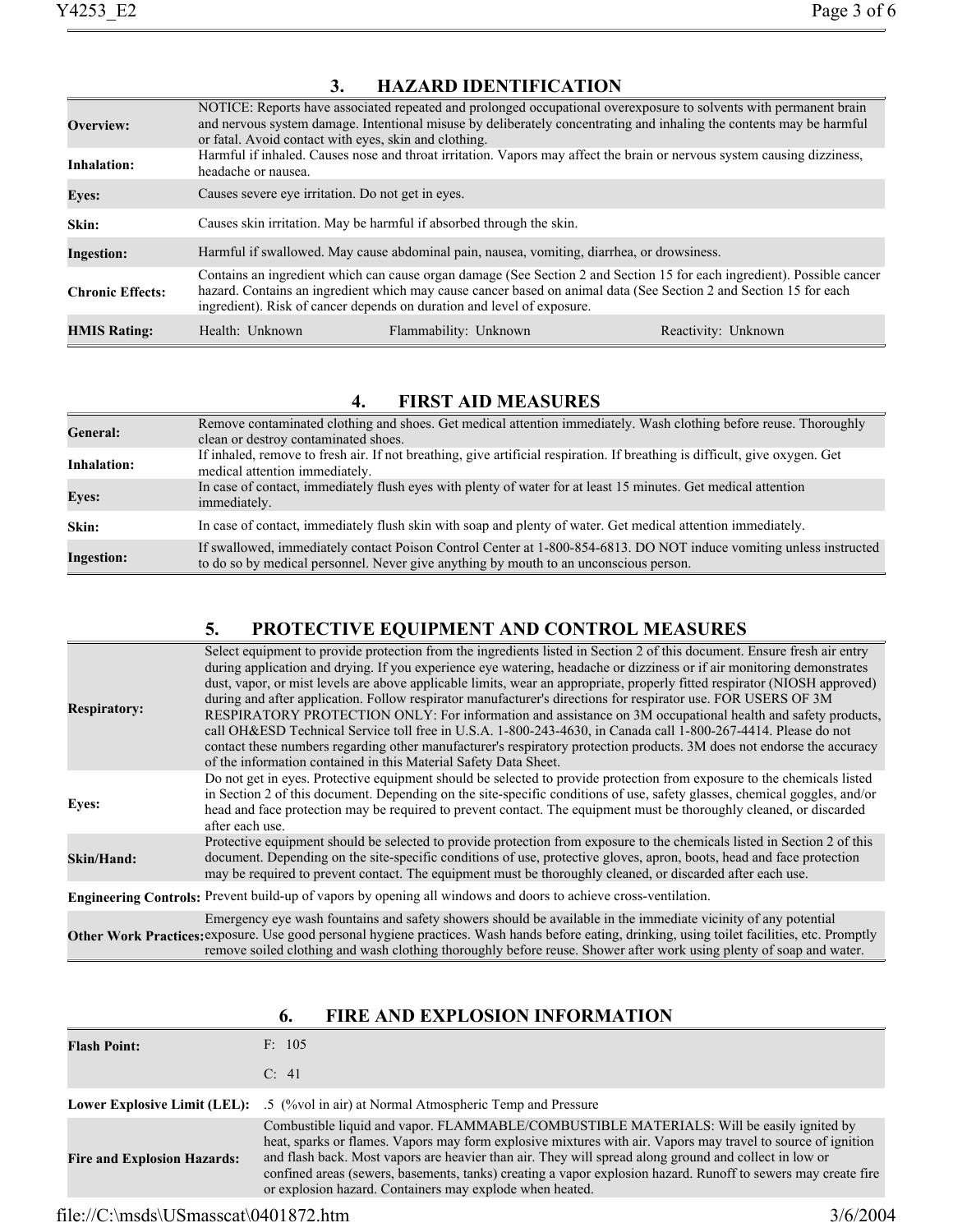| <b>Physical State:</b>    | Liquid                                              |
|---------------------------|-----------------------------------------------------|
| pH:                       | Not Determined                                      |
| <b>Specific Gravity:</b>  | 0.944672                                            |
| <b>Boiling Point (F):</b> | 305                                                 |
| <b>Vapor Density:</b>     | Heavier than air                                    |
| <b>VOC Content (lbs):</b> | Refer to the Technical Data Sheet for this product. |
| <b>Evaporation Rate:</b>  | Slower than ether                                   |

### **7. PHYSICAL AND CHEMICAL PROPERTIES**

#### **8. STABILITY AND REACTIVITY DATA**

| General:                                     | This product is stable and hazardous polymerization will not occur.                                      |
|----------------------------------------------|----------------------------------------------------------------------------------------------------------|
| <b>Incompatible Materials:</b>               | Strong oxidizing agents.                                                                                 |
| Hazardous Decompostion: and Carbon Monoxide. | May produce hazardous fumes when heated to decomposition as in welding. Fumes may produce Carbon Dioxide |

#### **9. HANDLING AND STORAGE**

| <b>Storage Temperature:</b>                        | Store between 32 and 120 F                                                                                                                                                                                                                                                                                                                                |
|----------------------------------------------------|-----------------------------------------------------------------------------------------------------------------------------------------------------------------------------------------------------------------------------------------------------------------------------------------------------------------------------------------------------------|
| <b>Handling and Storage</b><br><b>Precautions:</b> | Keep away from heat, sparks and flame. Do not smoke. Extinguish all flames and pilot lights, and turn off stoves,<br>heaters, electric motors and other sources of ignition during use and until all vapors are gone. Vapors may cause<br>flash fire or ignite explosively. Prevent build-up of vapors by opening all windows and doors to achieve cross- |
|                                                    | ventilation. Do not get in eyes, on skin or clothing. Close container after each use. Wash thoroughly after handling.                                                                                                                                                                                                                                     |

#### **10. TOXICOLOGICAL DATA**

|          | NOTICE: Reports have associated repeated and prolonged occupational overexposure to solvents with permanent         |
|----------|---------------------------------------------------------------------------------------------------------------------|
| General: | brain and nervous system damage. Intentional misuse by deliberately concentrating and inhaling the contents may     |
|          | be harmful or fatal. No additional information provided for this product. See Section 2 for chemical specific data. |

# **11. ECOLOGICAL DATA**

| General: | No additional information provided for this product. See Section 2 for chemical specific data. |  |
|----------|------------------------------------------------------------------------------------------------|--|
|----------|------------------------------------------------------------------------------------------------|--|

### **12. ACCIDENTAL RELEASE MEASURES**

|                       | ELIMINATE ALL IGNITION SOURCES (no smoking, flares, sparks or flames in immediate area). Use only non-                                    |
|-----------------------|-------------------------------------------------------------------------------------------------------------------------------------------|
|                       | sparking equipment to handle spilled material and absorbent. Do not touch or walk through spilled material. Stop                          |
|                       | Spill Response Procedures: leak if you can do so without risk. Prevent entry into waterways, sewers, basements or confined areas. A vapor |
|                       | suppressing foam may be used to reduce vapors. Absorb or cover with dry earth, sand, or other non-combustible                             |
|                       | material and transfer to containers. Use non-sparking tools to collect absorbed material.                                                 |
| <b>Public Safety:</b> | CALL CHEMTREC at (800)-424-9300 for emergency response. Isolate spill or leak area immediately for at least                               |
|                       | 25 to 50 meters (80 to 160 feet) in all directions. Keep unauthorized personnel away. Stay upwind. Keep out of low                        |
|                       | areas. Ventilate closed spaces before entering. LARGE SPILLS: Consider initial downwind evacuation for at least                           |
|                       | 300 meters (1000 feet).                                                                                                                   |
|                       | Also, Reference Emergency Response Guide Number: Not Determined                                                                           |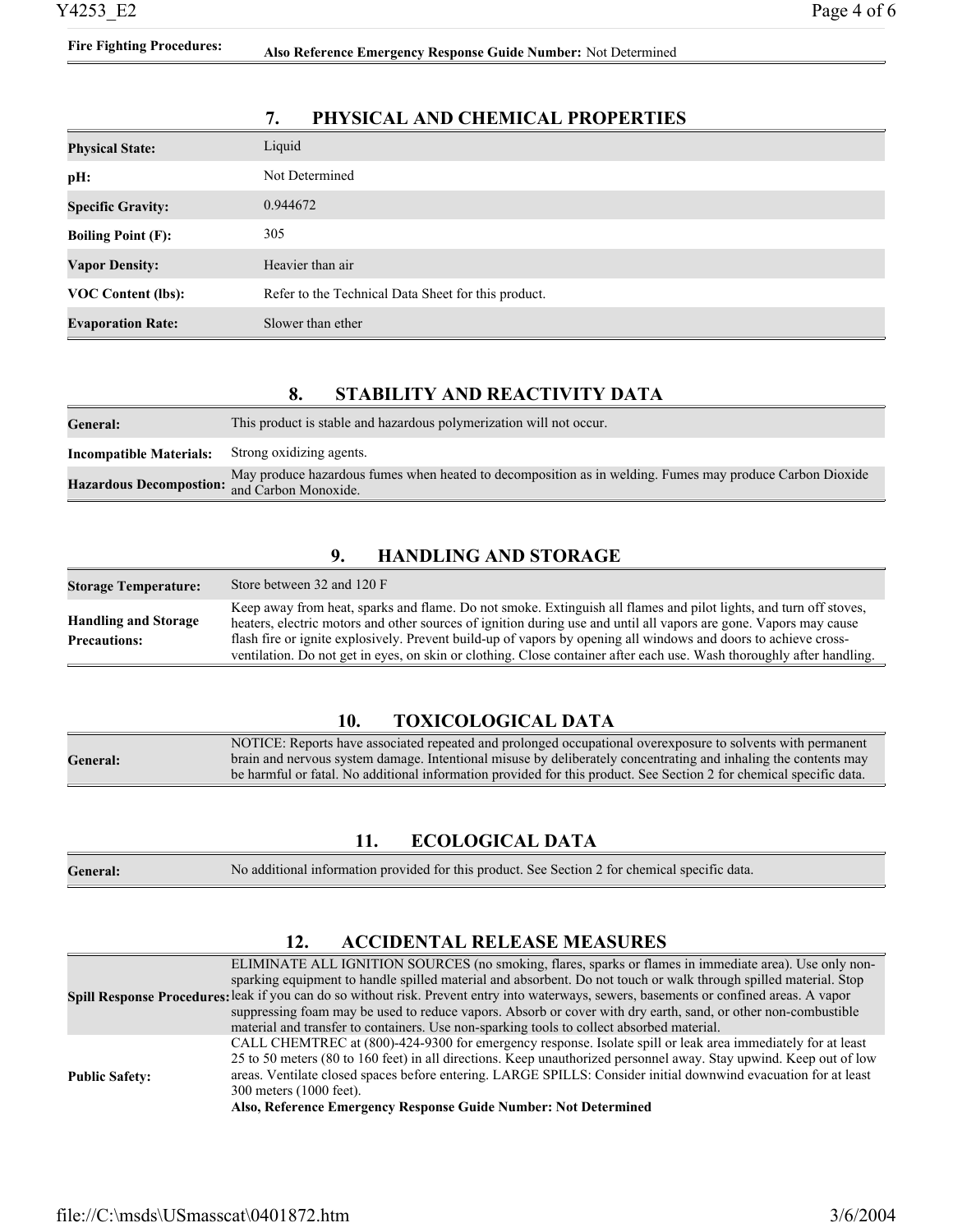#### **13. DISPOSAL CONSIDERATION**

**Waste Disposal:** Dispose of in accordance with local, state and federal regulations. (Also reference RCRA information in Section 15 if listed) if listed).

#### **14. TRANSPORTATION INFORMATION**

| <b>DOT</b> (Domestic Surface Transportation) |                        | <b>IMO</b> / <b>IMDG</b> (Ocean Transportation) |               |
|----------------------------------------------|------------------------|-------------------------------------------------|---------------|
| <b>DOT Proper Shipping Name:</b>             |                        | <b>IMDG Proper Shipping Name:</b>               |               |
| CONSUMER COMMODITY, ORM-D                    |                        | CONSUMER COMMODITY, ORM-D                       |               |
| <b>DOT Hazard Class:</b>                     | NR                     | <b>IMDG Hazard Class:</b>                       | Not Regulated |
| UN / NA Number:                              | Not Regulated          | <b>UN Number:</b>                               | Not Regulated |
| <b>DOT Packing Group:</b>                    | Not Regulated          | <b>IMDG Packing Group:</b> Not Regulated        |               |
| <b>CERCLA/DOT RO:</b>                        | 1561 gal. / 12284 lbs. | <b>System Reference Code: 5</b>                 |               |

#### **15. REGULATORY INFORMATION**

| <b>Regulatory Overview:</b>                                                                                                                                                                                                    | The regulatory data in Section 15 is not intended to be all-inclusive, only selected regulations are<br>represented. All ingredients of this product are listed on the TSCA (Toxic Substance Control Act)<br>Inventory or are not required to be listed on the TSCA Inventory.<br>Note: Any chemical ingredients listed in Section 15, that do not also appear in Section 2, are<br>contained in the product at a concentration below the applicable OSHA threshold level of 1% or<br>$0.1\%$ . |
|--------------------------------------------------------------------------------------------------------------------------------------------------------------------------------------------------------------------------------|-------------------------------------------------------------------------------------------------------------------------------------------------------------------------------------------------------------------------------------------------------------------------------------------------------------------------------------------------------------------------------------------------------------------------------------------------------------------------------------------------|
| <b>WHMIS Classification:</b>                                                                                                                                                                                                   | Not Determined                                                                                                                                                                                                                                                                                                                                                                                                                                                                                  |
| <b>Regulatory List</b>                                                                                                                                                                                                         | <b>Product Ingredients on List</b>                                                                                                                                                                                                                                                                                                                                                                                                                                                              |
| <b>DOT Marine Pollutants (10%):</b><br>(No Product Ingredients Listed)<br><b>DOT Severe Marine Pollutants (1%):</b><br>(No Product Ingredients Listed)<br><b>EPCRA 311/312 Chemicals and RQs</b><br>$(2.1\%)$ :<br>001330-20-7 | Xylenes ( $o$ -, $m$ -, $p$ - isomers) : 100 lb final RQ; 45.4 kg final RQ                                                                                                                                                                                                                                                                                                                                                                                                                      |
| EPCRA 302 Extremely Hazardous (>.1%):                                                                                                                                                                                          |                                                                                                                                                                                                                                                                                                                                                                                                                                                                                                 |
| (No Product Ingredients Listed)<br>EPCRA 313 Toxic Chemicals (>.1%):<br>001330-20-7                                                                                                                                            | $Xylenes$ (o-, m-, p- isomers)                                                                                                                                                                                                                                                                                                                                                                                                                                                                  |
| Mass RTK Substances (>1%):                                                                                                                                                                                                     |                                                                                                                                                                                                                                                                                                                                                                                                                                                                                                 |
| 008052-41-3                                                                                                                                                                                                                    | Stoddard solvent                                                                                                                                                                                                                                                                                                                                                                                                                                                                                |
| 013463-67-7                                                                                                                                                                                                                    | Titanium dioxide                                                                                                                                                                                                                                                                                                                                                                                                                                                                                |
| Mass Extraordinarily Haz Sub (>.01%):<br>(No Product Ingredients Listed)<br>Penn RTK Substances (>1%):                                                                                                                         |                                                                                                                                                                                                                                                                                                                                                                                                                                                                                                 |
| 008052-41-3                                                                                                                                                                                                                    | Stoddard solvent                                                                                                                                                                                                                                                                                                                                                                                                                                                                                |
| 013463-67-7                                                                                                                                                                                                                    | Titanium dioxide                                                                                                                                                                                                                                                                                                                                                                                                                                                                                |
| <b>Penn Special Hazardous Substances</b><br>$(>0.01\%)$ :                                                                                                                                                                      |                                                                                                                                                                                                                                                                                                                                                                                                                                                                                                 |
| (No Product Ingredients Listed)                                                                                                                                                                                                |                                                                                                                                                                                                                                                                                                                                                                                                                                                                                                 |
| <b>Rhode Island Hazardous Substances</b><br>$(>1\%)$ :                                                                                                                                                                         |                                                                                                                                                                                                                                                                                                                                                                                                                                                                                                 |
| 008052-41-3                                                                                                                                                                                                                    | Stoddard solvent                                                                                                                                                                                                                                                                                                                                                                                                                                                                                |
| 013463-67-7                                                                                                                                                                                                                    | Titanium dioxide                                                                                                                                                                                                                                                                                                                                                                                                                                                                                |
| 001330-20-7                                                                                                                                                                                                                    | $X$ ylenes (o-, m-, p- isomers)                                                                                                                                                                                                                                                                                                                                                                                                                                                                 |
| $RCRA$ Status $(>0.01\%)$ :                                                                                                                                                                                                    |                                                                                                                                                                                                                                                                                                                                                                                                                                                                                                 |
| (No Product Ingredients Listed)                                                                                                                                                                                                |                                                                                                                                                                                                                                                                                                                                                                                                                                                                                                 |
| N.J. RTK Substances (>1%):                                                                                                                                                                                                     |                                                                                                                                                                                                                                                                                                                                                                                                                                                                                                 |
| 008052-41-3                                                                                                                                                                                                                    | Stoddard solvent                                                                                                                                                                                                                                                                                                                                                                                                                                                                                |
| 013463-67-7                                                                                                                                                                                                                    | Titanium dioxide                                                                                                                                                                                                                                                                                                                                                                                                                                                                                |
| N.J. Special Hazardous Substances                                                                                                                                                                                              |                                                                                                                                                                                                                                                                                                                                                                                                                                                                                                 |
| $(>0.01\%)$ :<br>(No Product Ingredients Listed)                                                                                                                                                                               |                                                                                                                                                                                                                                                                                                                                                                                                                                                                                                 |
| N.J. Env. Hazardous Substances (>.1%):                                                                                                                                                                                         |                                                                                                                                                                                                                                                                                                                                                                                                                                                                                                 |
| 001330-20-7                                                                                                                                                                                                                    | $Xylenes$ (o-, m-, p- isomers)                                                                                                                                                                                                                                                                                                                                                                                                                                                                  |
| Proposition $65$ - Carcinogens $(>0\%)$ :                                                                                                                                                                                      |                                                                                                                                                                                                                                                                                                                                                                                                                                                                                                 |

# file://C:\msds\USmasscat\0401872.htm 3/6/2004